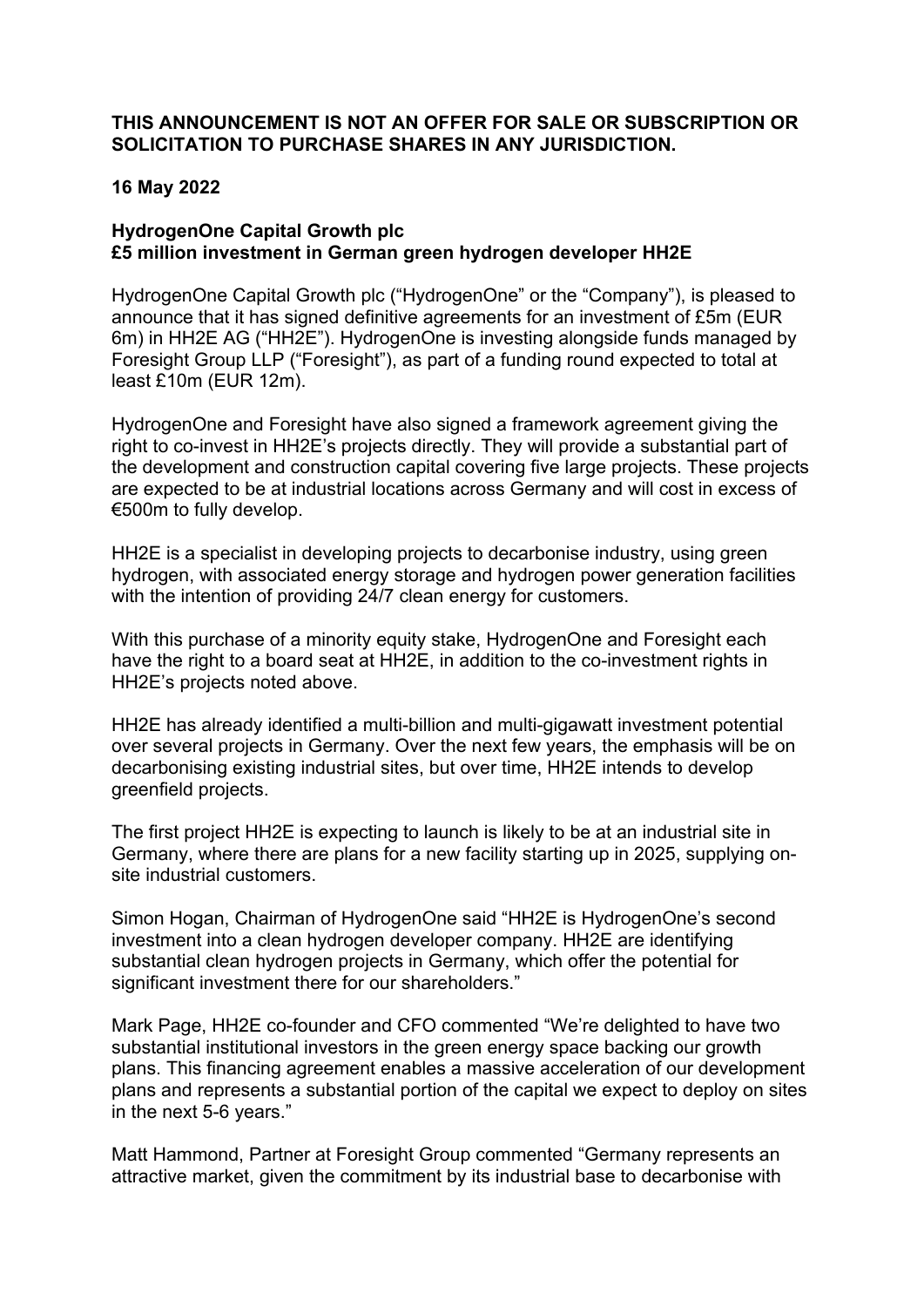green energy, and especially given the strong political support to build a green hydrogen economy. HH2E is well positioned to take a leading role in this market and we are excited to be supporting the company in delivering on this ambition.'

The Company's LEI is 213800PMTT98U879SF45.

For further information, please visit www.hydrogenonecapitalgrowthplc.com or contact:

HydrogenOne Capital LLP – Investment Adviser +44 20 3830 8231 JJ Traynor/Richard Hulf

|                          |  |  | Panmure Gordon - Corporate Broker and |  |  |                  |
|--------------------------|--|--|---------------------------------------|--|--|------------------|
| <b>Financial Adviser</b> |  |  |                                       |  |  |                  |
| <b>Tom Scrivens</b>      |  |  |                                       |  |  | +44 20 7886 2500 |
| <b>Alex Collins</b>      |  |  |                                       |  |  |                  |

| FTI Consulting – Media Enquiries | +44 20 3727 1725        |
|----------------------------------|-------------------------|
| Matthew O'Keeffe                 | +44 78 1492 1439        |
| Cally Billimore                  | hygen@fticonsulting.com |

#### **About HydrogenOne**

HydrogenOne was launched in 2021 with an investment objective to deliver an attractive level of capital growth by investing in a diversified portfolio of hydrogen and complementary hydrogen focussed assets. HydrogenOne has now deployed approximately 90% of the net proceeds from the IPO, and has a pipeline significantly in excess of the balance of proceeds available from both IPO and the recent April placing. INEOS Energy is a strategic investor in HydrogenOne. The Company is listed on the London Stock Exchange's main market (ticker code: HGEN).

### **About HH2E**

HH2E is a new green-energy company in Germany founded to promote immediate change, its technology-mix can transform a variable input of sun or wind energy into a constant flow of price-competitive green hydrogen, heat and carbon-free electricity, to supply local industries and municipalities. Learn more about the company at www.hh2e.com

For more information about HH2E contact:

**HH2E –** Luis Ramos, Head of Communications +49 152 56975341; luis.ramos@hh2e.de

**About Foresight**